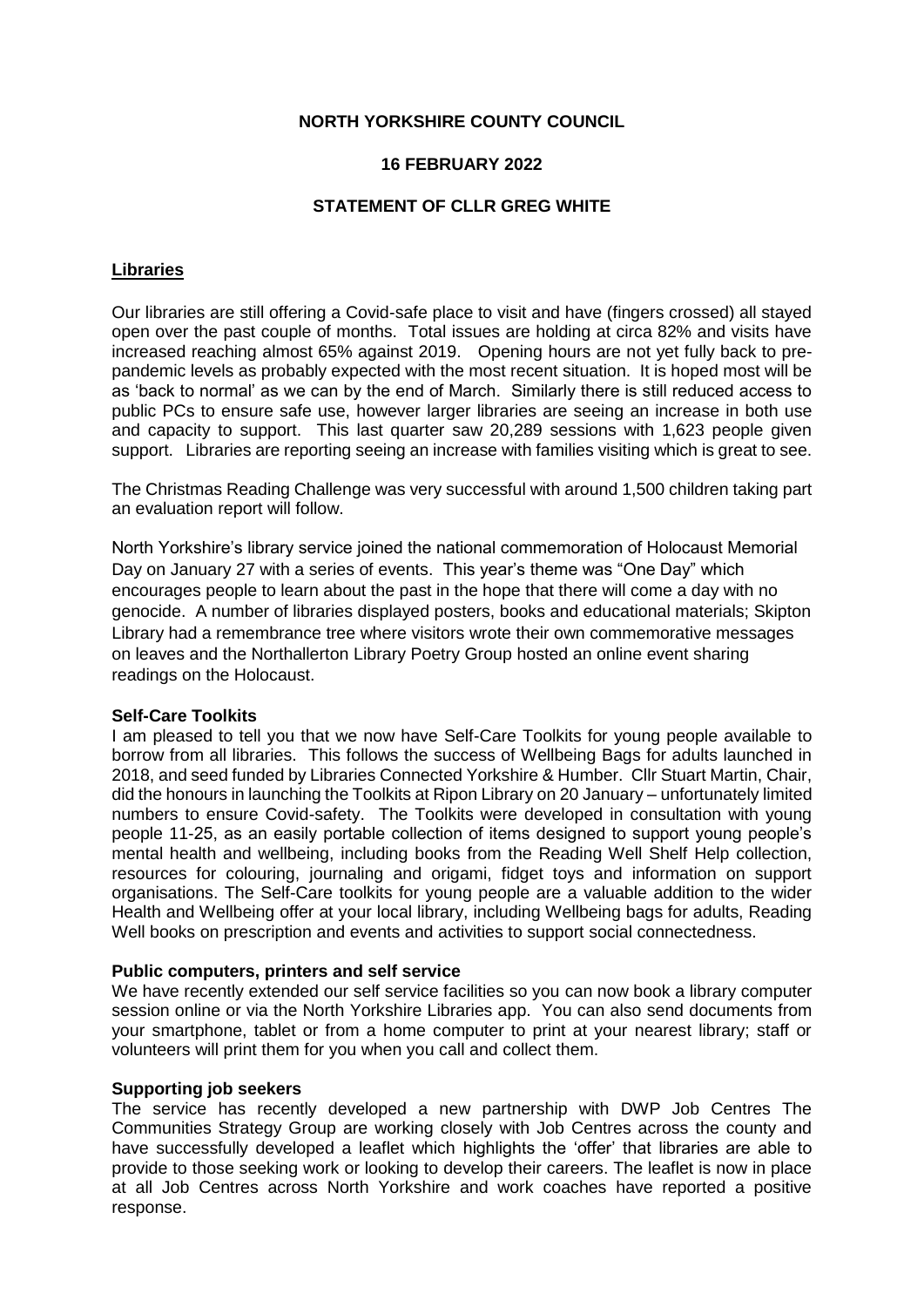### **Libraries of Sanctuary**

North Yorkshire's Libraries have signed up as a **City of Sanctuary** supporting organisation the aim being to nurture well-being, reduce isolation and to support wider community cohesion by helping local people to develop positive attitudes towards sanctuary seekers. Libraries offer a safe and welcoming space and are actively reaching out to sanctuary seekers to raise awareness of our services and resources. We have been visiting temporary accommodation to welcome and join people to the library, providing translated promotional materials, purchasing appropriate stock, providing free IT subscriptions, encouraging attendance at events such as story time and providing volunteering opportunities. We work with partners to provide ESOL classes and promote resources such as quick reads to support learners. We are in contact with the Refugee Council and local Friends of Refugees groups to connect with families and to determine how best we can support the needs of sanctuary seekers.

### **Local to Global Project**

Members from the east coast will be interested in a collaborative project with Scarborough Museum Trust exploring the Harrison Collection held at both Woodend and Scarborough Libraries, the aim is to examine past and present attitudes towards Africa and the investigate the impact of colonialism on contemporary global issues. The project has recently launched but there are already plans to engage with partners such as the DWP to encourage new volunteers who are seeking work and support them to develop research and digital skills.

A couple of updates from previous statements.

### **Foodbank Project**

Library information and joining packs and free books from the Reading Agency have now been distributed to 10 foodbanks across Hambleton, Richmondshire, Selby and Scarborough during December. By working in close partnership with local food banks and local Community Support Organisations the library service aim to support those in most need in terms of income, literacy and employability as well as reaching residents in very rural areas where loneliness and isolation are more prevalent and transport, digital skills and connectivity may be more limited.

#### **Reboot**

We are continuing to supply donated devices through this scheme to individuals in need, helping them to get online to complete learning or develop their IT skills. Currently we have supplied over 170 laptops, tablets and phones and regular referrals are coming in via partners such as Living Well, IDAS, Citizen's Online and via other NYCC departments such as the Mental Health and Early Help teams.

## **Coroners**

The business case to amalgamate the existing three coroner areas was submitted to the Chief Coroner and Ministry of Justice in December 2021. Their formal consultation has closed and the matter will now to be submitted to ministers to make a decision. There is no date for when this approval will be obtained.

The holding of large inquests remains challenging due to the restricted ability (due to Covid) to hold inquests with juries and large number of attendees. This is a national challenge.

### **Registration service**

Registrars have continued to deal with a higher than average number of deaths to register, which together with the Christmas close down, has meant the registrars still face challenges. It is anticipated that the current dispensation that allows the registration of a death by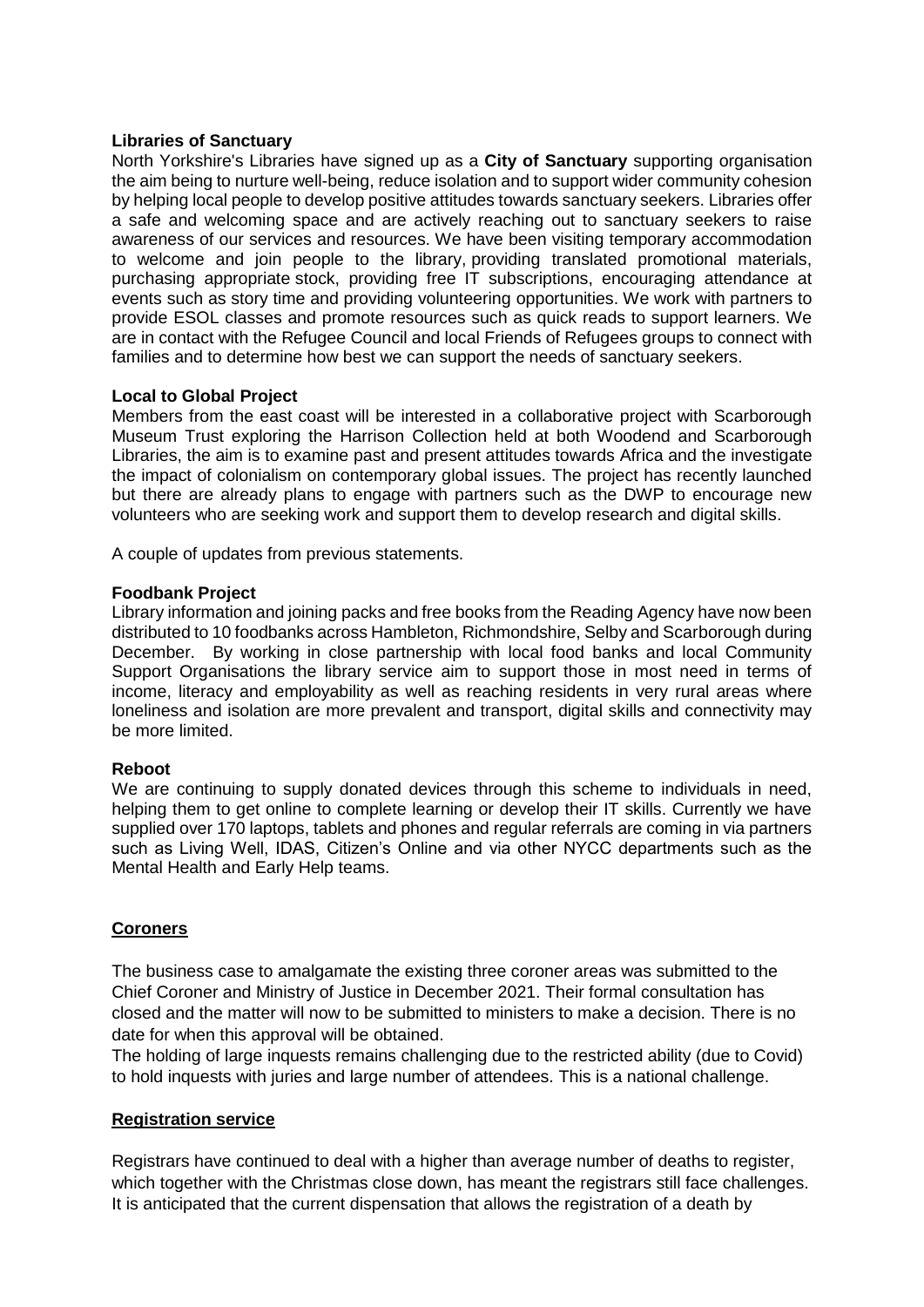telephone will cease at the end of March. This option has been much appreciated by relatives as it avoids the need to travel to a local office, especially if the relative is abroad. There are indications this may be brought back at some future date but there is no time scale for when this might be.

Contrary to expectations, the number of births to register has not altered significantly after the removal of the dispensation, from the Department of Works and Pensions, which allowed families to claim child benefit without registering baby first.

Ceremonies are continuing to be held, with an above average demand as couples make up for the postponed ceremonies from the last two years. This is welcome, especially for the many hospitality venues in the county who have been hard hit by the many postponements and restrictions imposed.

# **Archives**

The Record Office is working in partnership with Ryedale Carers Resource to deliver an exciting programme of reminiscence-based workshops exploring a range of themes linked to the story of food and farming in Ryedale over the ages. The project builds upon collaboration between the two organisations developed as part of the Heritage Funded *Resilient Records* project led by the office between 2019 and 2021.

The programme of six sessions, delivered in two blocks in North and South Ryedale, will provide the opportunity for participants to explore the remarkable collection of historic photographs, recipes, maps, diaries and parish records held by the Record Office in a relaxed and informal setting, inspiring conversation and discussion and helping to combat social isolation. Participants will also be invited to bring along their own photographs, artefacts or other family items they would like to share with the group, linked to the story of farming and how food has been grown, reared and produced.

As part of its Unfolding Origins project, the office is also engaging with the other end of the age spectrum. Inspired by historic archives relating to the Selby toll bridge, a community artist has been working with two Selby primary schools to create celebratory textile banners to mark 30 years of toll free crossings. Alongside the schools, artist-in-residence Lynn Settrington has been creating work on the same theme, drawing on different aspects of the history of the bridge. All the work will be on display in an exhibition at Selby Library from mid-February to the end of March.

## **Climate Change**

The Beyond Carbon officer board continues to develop our approach to climate change and deliver low carbon projects for our operational activity. To support co-ordination of this essential work, we have recently appointed a Climate Change Policy Officer. Working with our partners is an essential part of the climate change agenda. We are actively engaged with the York and North Yorkshire Local Enterprise Partnership on activities such as the development of the York and North Yorkshire Route map to Carbon Negative and the Local Area Energy Plan. These documents will be instrumental in investment decisions for low carbon infrastructure.

We are also working closely with the seven district councils on ensuring that Local Government Reorganisation workstreams have climate change agenda considerations included in their 'business as usual' as well as transformational services plans. Some particular highlights to report in this period:

 $\circ$  The Electric Vehicle (EV) Infrastructure Rollout Strategy is currently in development, working with partners across the county. It is expected to be completed in June 2022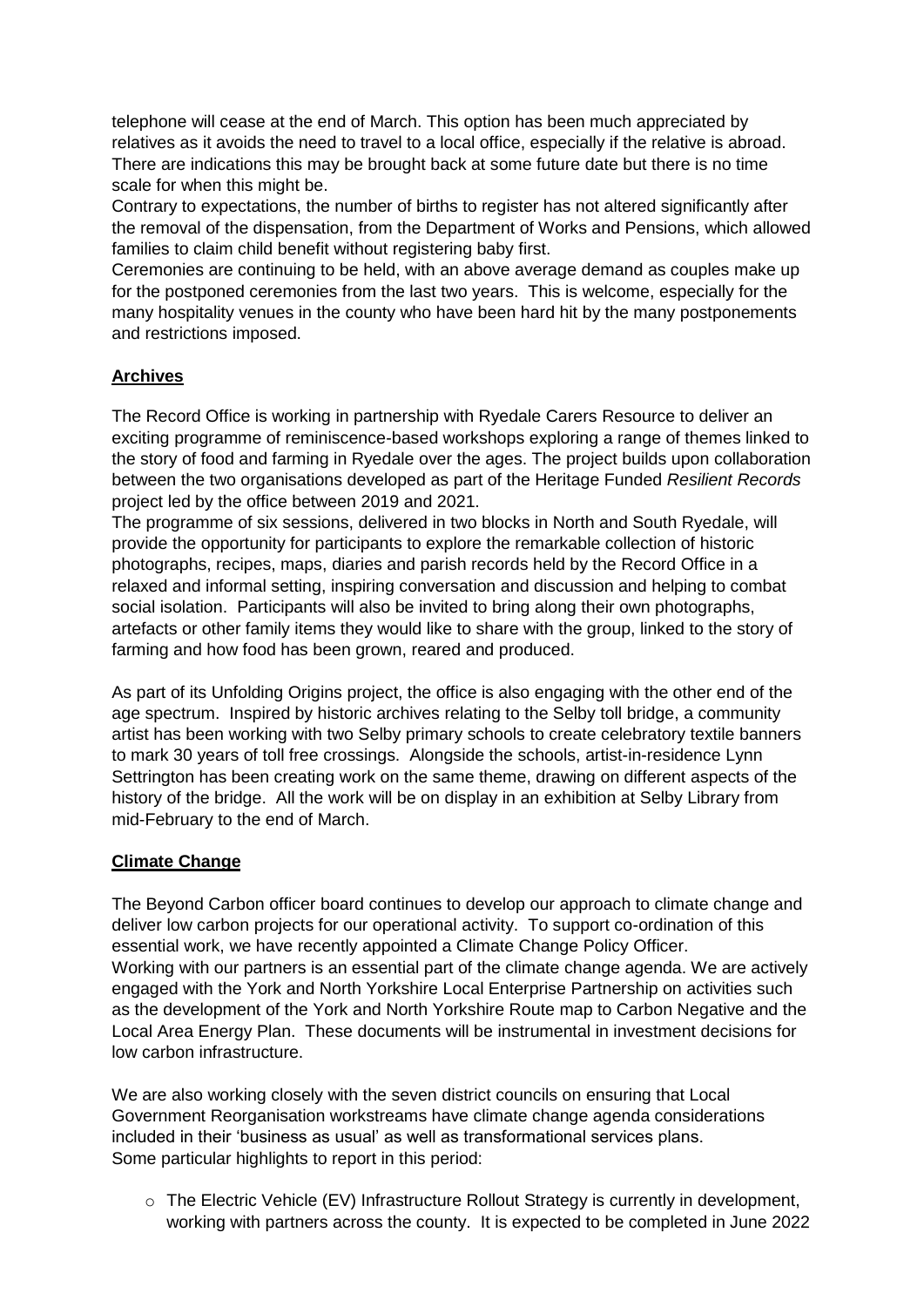and deliver a 10 year plan which will provide evidence, such as how many chargers, the mix of charger types and where they should go, to inform policy development. Additionally, we are undertaking a network planning exercise across North Yorkshire which is expected to lead to mass rollout of EV Charging Points. This will support a 'just transition', ensuring right assets are in the right location, particularly considering the needs of rural areas.

- $\circ$  Through the Government's Sustainable Warmth Programme we have been successful, with three of our district councils, Scarborough, Ryedale and Hambleton, in bidding for nearly £4m to support hundreds of low-income households heated by mains gas. This will provide measures such as solar PV, hybrid air source heat pumps, loft insulation, underfloor insulation and external wall insulation. We have also secured over £4.6m to support low-income households heated by other power sources through the Home Upgrade Grant (HUG) scheme. This will provide measures such as solar PV, high retention storage heaters, air source heat pumps, loft insulation, underfloor insulation and external wall insulation..
- $\circ$  Our Property Service has successfully secured an additional £400,000 from the Public Sector Decarbonisation Scheme, to which we will add a further £170,000, to install air source heat pumps to replace end of life gas boilers in Castle House, Malton library and the Children's Resource Centre at Killinghall.

We continue to seek Government funding as opportunities arise to support our Carbon Neutral ambitions. NYCC is in the final bid stage for £30K for Treeplanting Supply Chain study which will look at the all the elements required to reach carbon sequestration targets (land, tree supply, forest management) and how these can benefit the NY economy.

## **Digital Workplace**

We are supporting our colleagues to find new and innovative ways to deliver their services using the latest features of **Microsoft 365** (M'365). As well as providing access to the technology, we recognise the importance of helping employees develop digital skills and realise the full benefit from using these tools. Yammer is an important application that is enabling colleagues to ask questions and share great ideas on any topic; sharing real-life user stories is a great way to seed ideas and maximise the benefits of this technology. A growing community of over 115 colleagues are already participating in the conversations and offering support through their experience of new ways of working.

There have been eighteen M'365 webinars held, with over 1500 views to share the latest updates; these includes guidance on the up and coming migration of data to SharePoint Online, as well as tips and tricks to get more familiar with M'365 features. Alongside these webinars, there are 150 guidance resources available on the Get IT Help portal.

Security continues to be a priority and this quarter saw the launch of a new feature called Microsoft Multi-Factor Authentication (MFA), it is now much easier to remotely access eMail and Citrix securely. This has enabled us to provide a much better experience for our users and reduce calls for help to our Service Desk

#### **Customer**

The North Yorkshire customer portal has now *124,869 customer accounts.*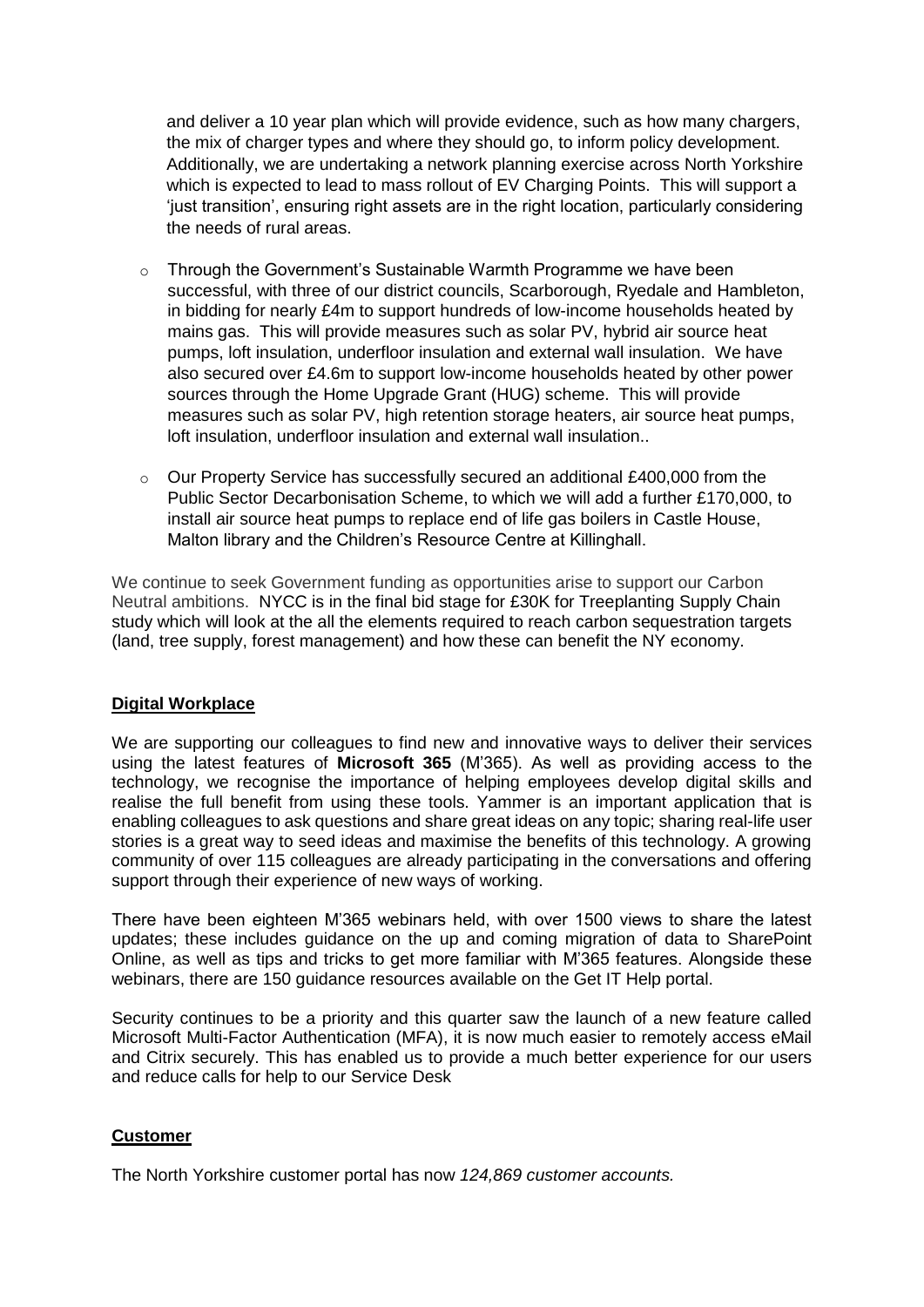December saw the first renewal period for Residential Parking Permits on-line. We saw 83% take up with 339 customer renewing their Residential Parking permit for the following year.

November we launched the Household Support Fund in Customer. Letters were sent to eligible customers inviting them to apply for shopping vouchers. There has been an 93.4% uptake of people applying for the vouchers with 98% applying online. 8,370 applications had been made by 22/12/21, 8,096 vouchers had been redeemed by 29/12/21 a 97.8% success rate.

The scheme created additional demand on the Customer Service Centre with 1,369 telephone contacts and 321 contact us queries via the website.

The Customer service centre joined forces with HAS and Emergency Planning Teams to provide support to vulnerable customers in the aftermath of storm Arwen at the end of November. This campaign continued over the weekend of the storm and into the following week.

Covid number in North Yorkshire continue to fluctuate with the new variant towards the end of the quarter. Test and Trace figure in the customer service centre increased significantly towards the end of the quarter. In the last 3 months the Customer Service Team have attempted to contact over 7760 customers with an overall success rate of 52%.

The Customer Service Centre continues to support customers who are self-isolating and require support. In the last 3 months the CSC has received 442 calls and provided information and support to 115.

### **LEP Building Better Infrastructure project**

NYCC working with NYnet continues to build out the free wi-fi programme to 16 market town across North Yorkshire. Through the second quarter, the team working with BES Highways have delivered services to Malton and Skipton.

The Internet of the Things network has moved into the pilot stage, trials focussed on Bins, Air Quality, and Home Care are in the process of being deployed across the Harrogate, Selby, and Richmond area.

We are working up a "smart bin" solution that is beginning roll out now in a target area across Harrogate. This will allow the local authority to understand when a bin needs emptying (as well as when it has been knocked over, or damaged) potentially enabling smarter collection cycles and saved costs. This is the leading proof of concept of a technology called IOT within which we are also trialling air quality technology, AI traffic management cameras, people counting through areas of local interest and others.

## **Cyber Security**

We continue to proactively monitor for cyber threats through the use of security software and acting on intelligence received from trusted partner organisations e.g. National Cyber Security Centre (NCSC), Yorkshire & Humber Warning, Advice & Reporting Point (YHWARP) and Regional Organised Crime Unit (YHROCU). This monitoring has proved most successful with the Information Security Team successfully identifying and blocking threat activity from various international locations.

At the beginning of December a number of vulnerabilities were disclosed worldwide that affect multiple versions of a Java logging library named Apache Log4j. This vulnerability was one of the most serious security flaws in the past decade as it is widely used in many applications and is present in many services as a dependency. Once notified of the